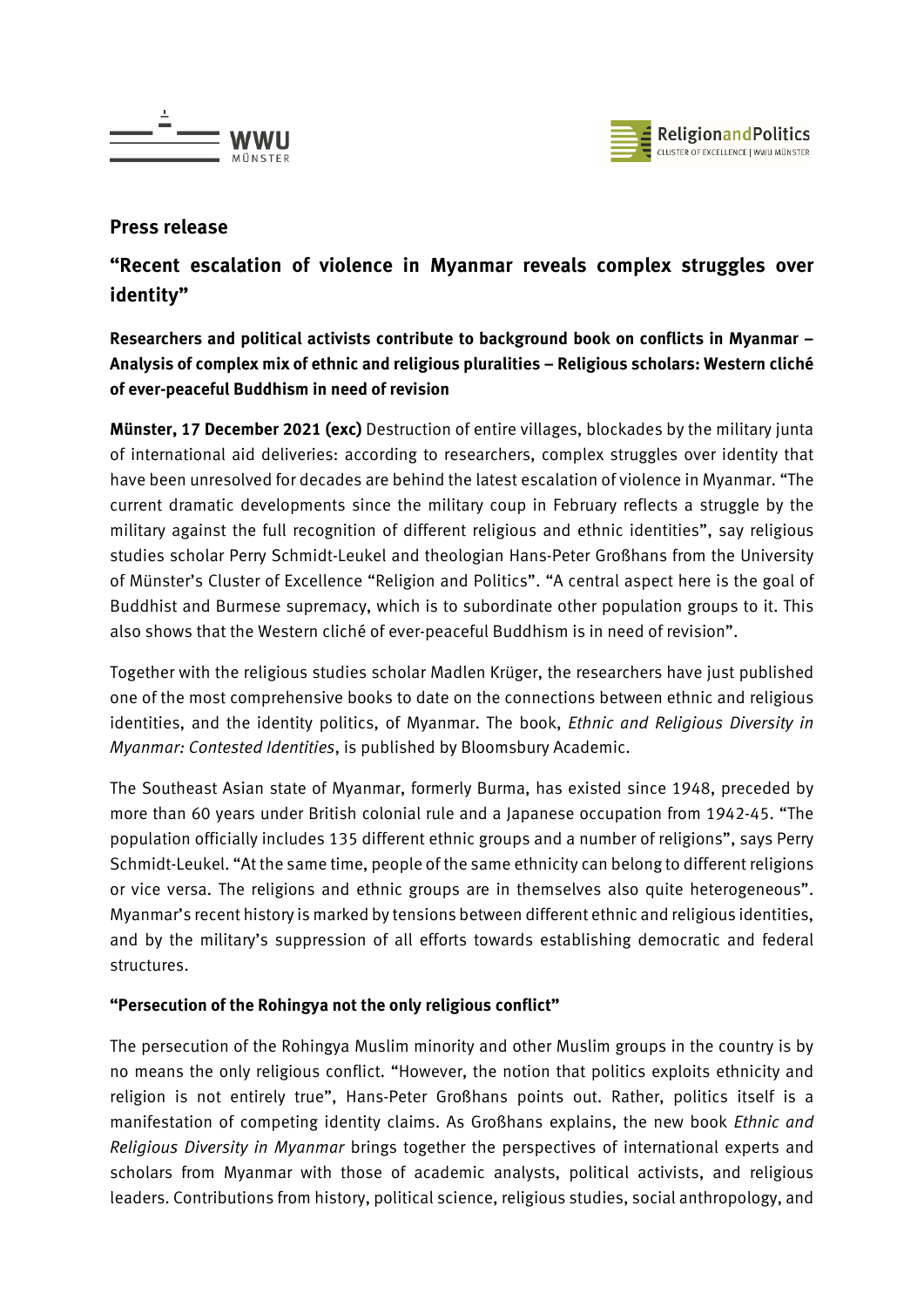theology shed light on the situation of Buddhists, Christians, and Muslims in Myanmar, and focus on identity issues in the political context.

According to Perry Schmidt-Leukel, both the affirmation of Buddhist supremacy (also by the politician Aung San Suu Kyi) and Burmese nationalism have led to resistance from other groups who struggle against this hierarchization and assert their own identity claims. "A basic problem of Buddhist nationalism is that it cannot adequately acknowledge such claims".

Burmese historian Thant Myint-U, former UN official and former special adviser to the president on the peace process, has said in the run-up to the publication that the volume makes an essential contribution to understanding Myanmar's recent past and prospects for the future.

Perry Schmidt-Leukel conducts research at the Cluster of Excellence on structures and patterns of religious diversity, and has published widely on the interreligious relations of Buddhism. Hans-Peter Großhans conducts research at the Cluster of Excellence on the theology of the political. Both jointly led the German Research Foundation (DFG) project "Religious Pluralism in Discourse – Buddhists and Christians in Myanmar, and how they deal with religious plurality" from 2014-2021. Madlen Krüger, currently a research associate in the project "Religions, Diplomacy, and Peace" at the Institute for Interdisciplinary Research in Heidelberg, conducted the field research in Myanmar and developed the concept for the volume. (apo/vvm)

**Reference**: Schmidt-Leukel, Perry / Grosshans, Hans-Peter / Krueger, Madlen (eds.): *Ethnic and Religious Diversity in Myanmar: Contested Identities*. London, New York: Bloomsbury Academic Publishing 2022.

**Caption**: Perry Schmidt-Leukel (Photo: Astrid Pawlowitzki), Hans-Peter Großhans (Photo: Bruno Biermann), book cover (Bloomsbury Academic).

#### **Contact:**

Anke Poppen Centre for Research Communication of the Cluster of Excellence "Religion and Politics" Johannisstraße 1, 48143 Münster Germany Phone: +49 251/83-23376, religionundpolitik@uni-muenster.de Universität Münster Johannisstraße 1, 48143 Münster Tel.: 0251/83-23376, religionundpolitik@uni-muenster.de Twitter[: @religionpolitik](https://twitter.com/religionpolitik) Instagram[: @religionundpolitik](https://www.instagram.com/religionundpolitik/) Web: [www.religion-und-politik.de/](http://www.religion-und-politik.de/)en

Should you wish to unsubscribe to the press releases of the Cluster of Excellence "Religion and Politics", please send an e-mail to [religionundpolitik@uni-muenster.de.](mailto:religionundpolitik@uni-muenster.de)